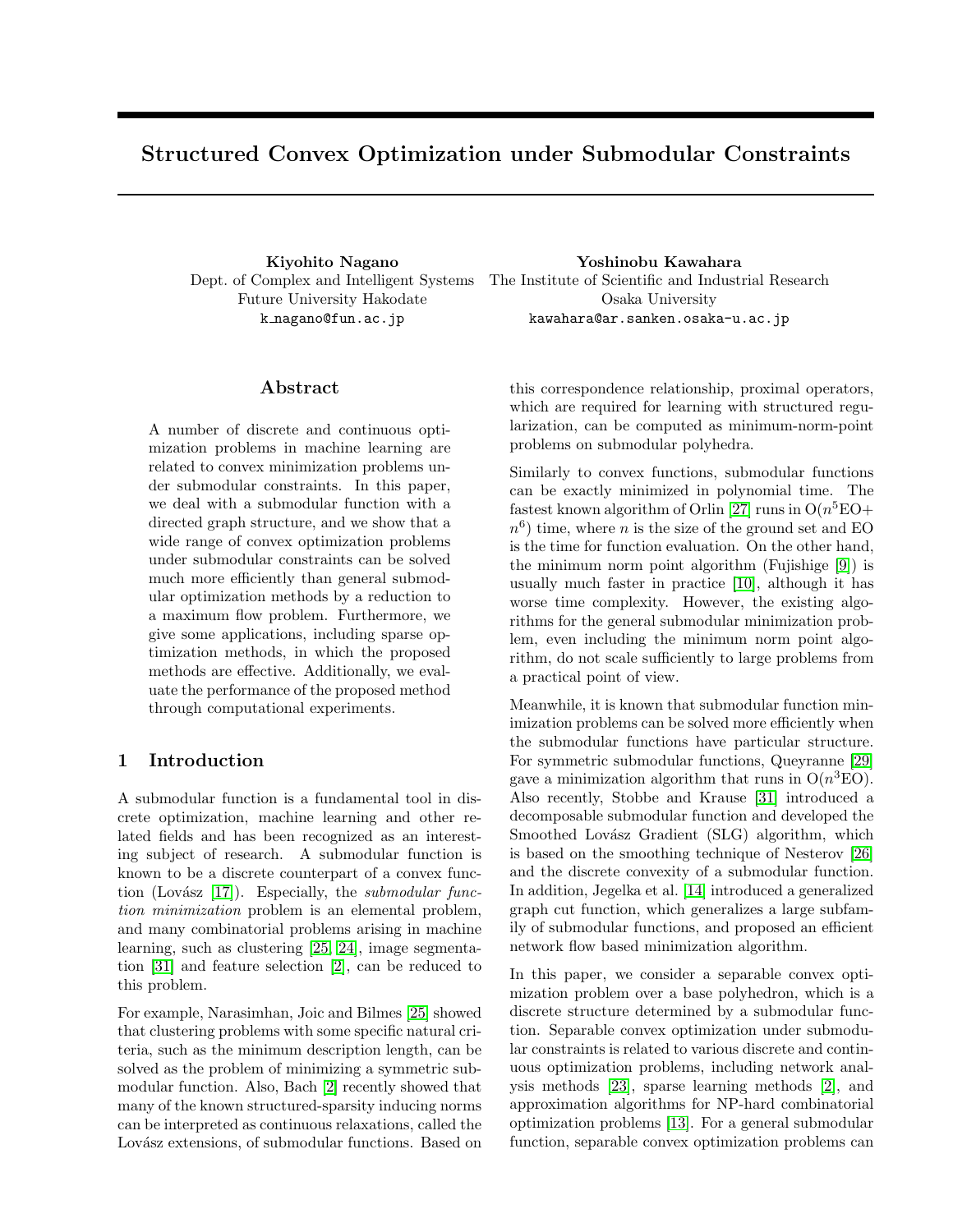be solved within the same running time as submodular function minimization [\[6,](#page-8-1) [21\]](#page-9-12), that is,  $O(n^5EO + n^6)$ time. Thus, such algorithms are impractical when the size of the ground set is large. Even though the minimum norm point algorithm [\[9\]](#page-9-5) and its weighted version [\[22\]](#page-9-13) would solve such quadratic minimization problem much faster, it does not have good time complexity bounds and still does not scale to large problems.

We show that if a submodular function has a specific graph structure, the convex optimization problem can be solved efficiently with the aid of a general framework of the decomposition algorithm [\[9,](#page-9-5) [22\]](#page-9-13) and network flow algorithms [\[11,](#page-9-14) [12,](#page-9-15) [28\]](#page-9-16). We develop a parametrized directed graph structure that determines a parametric submodular function minimization problem, and show that the decomposition algorithm can be performed successfully by computing the maximal minimum cuts iteratively. Furthermore, we mention that several machine learning applications can be solved in this convex optimization problem. We remark that the proposed method can deal with a relatively general submodular function and various separable convex objective functions.

The remainder of the paper is organized as follows. In Section 2, we provide the definitions of basic concepts and give a definition of a convex optimization problem under submodular constraints. In Section 3, we give examples of submodular functions that have good graph structures. In Section 4, we show some optimization problems related to separable convex optimization problems under submodular constraints. In Section 5, we describe a general decomposition algorithm for solving separable convex optimization problems, and in Section 6, we further show that structured convex optimization problems under submodular constraints can be solved efficiently with the aid of network flow algorithms. Finally, we show some empirical results of computational experiments in Section 7, and give concluding remarks in Section 8.

## **2 Submodular functions and convex optimization problems**

We give basic definitions of a submodular function and related concepts (for details on the theory of submodular functions, see [\[9,](#page-9-5) [30\]](#page-9-17)). Then, we give the definition of a convex optimization problem under submodular constraints.

## **2.1 Submodular functions and related polyhedra**

Let  $V = \{1, \ldots, n\}$  be a given set of n elements, and let  $g: 2^V \to \mathbb{R}$  be a real-valued function defined on

all the subset of  $V$ . Such a function  $q$  is called a *set function* with a ground set V. The set function  $q$ :  $2^V \rightarrow \mathbb{R}$  is called *submodular* if

<span id="page-1-0"></span>
$$
g(S) + g(T) \ge g(S \cup T) + g(S \cap T), \forall S, T \subseteq V. \tag{1}
$$

A set function g is called *supermodular* if −g is submodular. A set function is called *modular* if it always satisfies [\(1\)](#page-1-0) with equality. A set function is called *nondecreasing* if  $g(S) \leq g(T)$  for any  $S, T \subseteq V$  with  $S \subseteq T$ . For an *n*-dimensional vector  $a \in \mathbb{R}^n$  with components  $a_i, i \in V$ , and a subset  $S \subseteq V$ , we denote  $a(S) = \sum_{i \in S} a_i$ . For convenience, we let  $a(\emptyset) = 0$ . A set function  $a: 2^V \to \mathbb{R}$  corresponding to the vector **a** is a modular function.

#### **Submodular function minimization**

A submodular function minimization problem is a fundamental unifying discrete optimization problem. For a submodular function  $g: 2^V \rightarrow \mathbb{R}$ , the submodular function minimization problem asks for finding a subset  $S \subseteq V$  that minimizes  $f(S)$ . This problem is known to be solvable in polynomial time, and the fastest known polynomial time algorithm [\[27\]](#page-9-4) that runs in  $O(n^5EO + n^6)$  time, where EO is the time of one function evaluation of  $g$ . The algorithms for general submodular function minimization are impractical when  $n = |V|$  is large. In addition, the minimum norm point algorithm [\[9\]](#page-9-5) is known to be usually much faster in practice, although it has worse time complexity.

Let Arg min  $g \n\subseteq 2^V$  denote the family of all minimizers of g. That is, Arg min  $g = \{S^* \subseteq V : f(S^*) =$ min<sub>S</sub>  $f(S)$ . For  $S^*$ ,  $T^* \in \text{Arg min } q$ , the submodularity of g implies that  $S^* \cup T^*$ ,  $S^* \cap T^* \in \text{Arg} \min g$ . Thus, there exist the (unique) minimal minimizer and the (unique) maximal minimizer of  $g$ . Many submodular function minimization algorithms can be modified to find the maximal minimizer and/or the minimal minimizer (see, e.g.,  $[21]$ ).

## **Base polyhedron**

For a submodular function  $g: 2^V \to \mathbb{R}$  with  $g(\emptyset) = 0$ , the *submodular polyhedron*  $P(q) \subseteq \mathbb{R}^n$  and the *base polyhedron*  $B(g) \subseteq \mathbb{R}^n$  are given by

$$
P(g) = \{ \mathbf{x} \in \mathbb{R}^n : x(S) \le g(S) \ (\forall S \subseteq V) \},
$$
  
 
$$
B(g) = \{ \mathbf{x} \in P(g) : x(V) = g(V) \}.
$$

Figure [1](#page-2-0) illustrates examples of the base polyhedra.  $B(q)$  is determined by  $2<sup>n</sup> - 2$  inequalities and one equality. We see that  $B(q)$  is nonempty and bounded. The base polyhedron  $B(g)$  is included in the nonnegative orthant  $\mathbb{R}_{\geq 0}^n$  if and only if g is nondecreasing.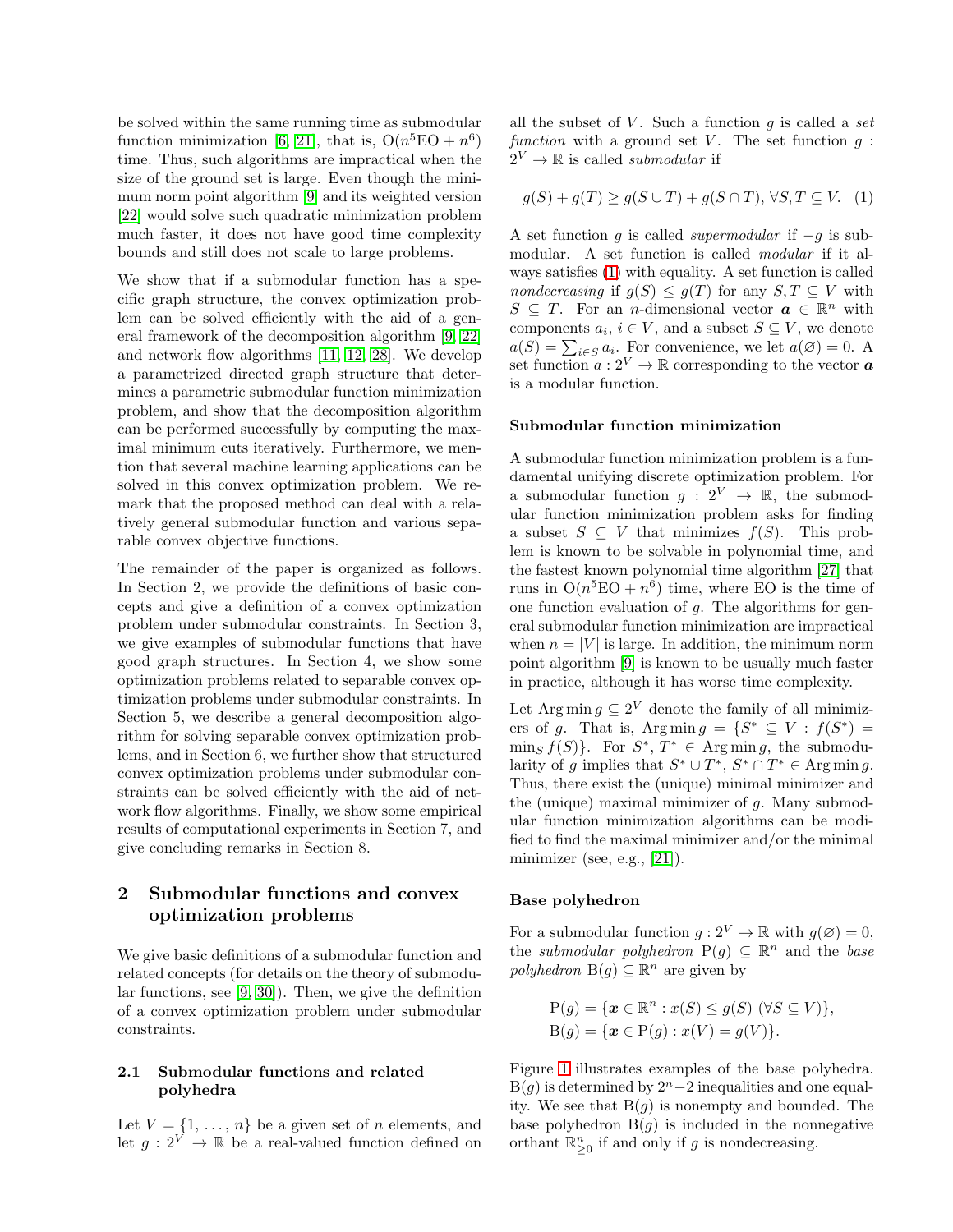

<span id="page-2-0"></span>Figure 1: Examples of base polyhedra

## **2.2 Convex optimization under submodular constraints**

Throughout this paper, we suppose that set function  $f: 2^V \to \mathbb{R}$  is submodular and satisfies  $f(\emptyset) = 0$ . Let  $w_i : \mathbb{R} \to \mathbb{R}$  be a convex function for each  $i \in V$ . We consider the separable convex function minimization problem over the base polyhedron :

$$
\min_{\boldsymbol{x} \in \mathcal{B}(f)} \sum_{i \in V} w_i(x_i). \tag{2}
$$

It is known that a number of optimization problems of this form are equivalent.

<span id="page-2-1"></span>**Theorem 1** (Nagano and Aihara [\[22\]](#page-9-13))**.** *Suppose that*  $f: 2^V \to \mathbb{R}$  *is a nondecreasing submodular function with*  $f(\emptyset) = 0$ *. Let*  $\mathbf{b} \in \mathbb{R}^n$  *be a positive vector, and let*  $w_0 : \mathbb{R} \to \mathbb{R}$  *be a differentiable and strictly convex function. The following problems* [\(1.](#page-2-1)a) *–* [\(1.](#page-2-1)f) *have the same (optimal) solution:*

problem (1.a) 
$$
\min_{\mathbf{x} \in B(f)} \sum_{i=1}^{n} \frac{x_i^2}{b_i}
$$
;  
\nproblem (1.b)  $\min_{\mathbf{x} \in B(f)} \sum_{i=1}^{n} \frac{x_i^{p+1}}{b_i^p}$  for  $p > 0$ ;  
\nproblem (1.c)  $\max_{\mathbf{x} \in B(f)} \sum_{i=1}^{n} \frac{x_i^{p+1}}{b_i^p}$  for  $p < 0$  with  $p \neq -1$ ;  
\nproblem (1.d)  $\max_{\mathbf{x} \in B(f)} \sum_{i=1}^{n} b_i \ln x_i$ ;  
\nproblem (1.e)  $\min_{\mathbf{x} \in B(f)} \sum_{i=1}^{n} (x_i \ln \frac{x_i}{b_i} + b_i - x_i)$ ;  
\nproblem (1.f)  $\min_{\mathbf{x} \in B(f)} \sum_{i=1}^{n} x_i g_0(\frac{b_i}{x_i})$ .

In view of Theorem [1,](#page-2-1) we focus on the case where the objective function is quadratic. For a positive vector  $\mathbf{b} \in \mathbb{R}^n$ , we mainly deal with problem [\(1.](#page-2-1)a). By using the following two observations, w.l.o.g., we can assume that the submodular function  $f$  is nondecreasing.

<span id="page-2-6"></span>**Lemma 2.** For any  $\beta \in \mathbb{R}$ ,  $x^*$  *is optimal for*  $\min\{\sum_i \frac{x_i^2}{b_i} : x \in B(f)\}\$ if and only if  $\mathbf{x}^* + \beta \mathbf{b}$  is opti*mal for*  $\min\{\sum_i \frac{x_i^2}{b_i} : x \in B(f + \beta b)\}.$ 

<span id="page-2-7"></span>**Lemma 3.** *Set*  $\beta := \max\{0, \max\}$  $i=1,\ldots,n$ <br> $\alpha$  explants  $\frac{f(V \setminus \{i\}) - f(V)}{b_i}$ . *Then* f + βb *is a nondecreasing submodular function.*

Problem [\(1.](#page-2-1)a) is known as the lexicographically optimal base problem  $[8]$ . If *b* is the all-one vector, problem [\(1.](#page-2-1)a) becomes the minimum norm base problem. For a general submodular function, problem [\(1.](#page-2-1)a) can be solved within the same running time as the submodu-lar function minimization [\[6,](#page-8-1) [21\]](#page-9-12), that is,  $O(n^5EO+n^6)$ time, where EO is the time of one function evaluation. Thus, such algorithms are impractical when  $n = |V|$  is large. Although the minimum norm point algorithm [\[9\]](#page-9-5) and its weighted version [\[22\]](#page-9-13) can solve problem [\(1.](#page-2-1)a) much faster, it has worse time complexity and still does not scale to large problems.

In this paper, we point out that if the function  $f$  has a good graph structure, problem [\(1.](#page-2-1)a) can be solved efficiently with the aid of network flow algorithms. Furthermore, we show a number of applications of the convex optimization problem [\(1.](#page-2-1)a).

## <span id="page-2-5"></span><span id="page-2-4"></span>**3 Structured submodular functions and minimization problems**

Many basic submodular functions can be represented by using graphs. In such cases, a minimum cut algorithm, which runs much faster in practice, is useful to solve submodular optimization problems.

In this section, we will see some examples of submodular functions with directed graph structures, which are important from the viewpoint of applications.

#### <span id="page-2-3"></span>**3.1 Minimizing graph cut functions**

In this subsection, we will see that an s-t cut function  $\kappa_{s-t}$  and a generalized graph cut function  $\gamma$  of [\[14\]](#page-9-9), both of which are submodular, can be minimized efficiently with the aid of network flow algorithms. In particular, we will see that the maximal minimizer can be computed efficiently in both cases. In the general algorithm described in Section [5,](#page-5-0) the maximal minimizer of a submodular function has to be computed.

#### **Minimum cut problem**

We start with the minimum s-t cut problem. Let  $\mathcal{G} =$  $({s} \cup {t} \cup \mathcal{V}, \mathcal{E})$  be a directed graph, where s is a special source node, t is a special sink node,  $\nu$  is a set of other nodes, and  $\mathcal E$  is a set of directed edges. For each  $e \in \mathcal{E}$ , a nonnegative capacity value  $c(e)$  is assigned. An s-t cut is an ordered bipartition  $(\mathcal{V}_1, \mathcal{V}_2)$  of the node set of G such that  $s \in V_1$  and  $t \in V_2$ . Clearly, any s-t cut can be expressed as  $({s} \cup S, {t} \cup (V \setminus S))$ for some  $S \subseteq V$ . For an s-t cut  $({s} \cup S, {t} \cup (V \setminus S)),$ its capacity  $\kappa_{s-t}$  is defined by

<span id="page-2-2"></span>
$$
\kappa_{\mathcal{S}\text{-}t}(S) = \sum \{c(e) : e \in \delta^{\text{out}}_{\mathcal{G}}(\{s\} \cup S)\}\tag{3}
$$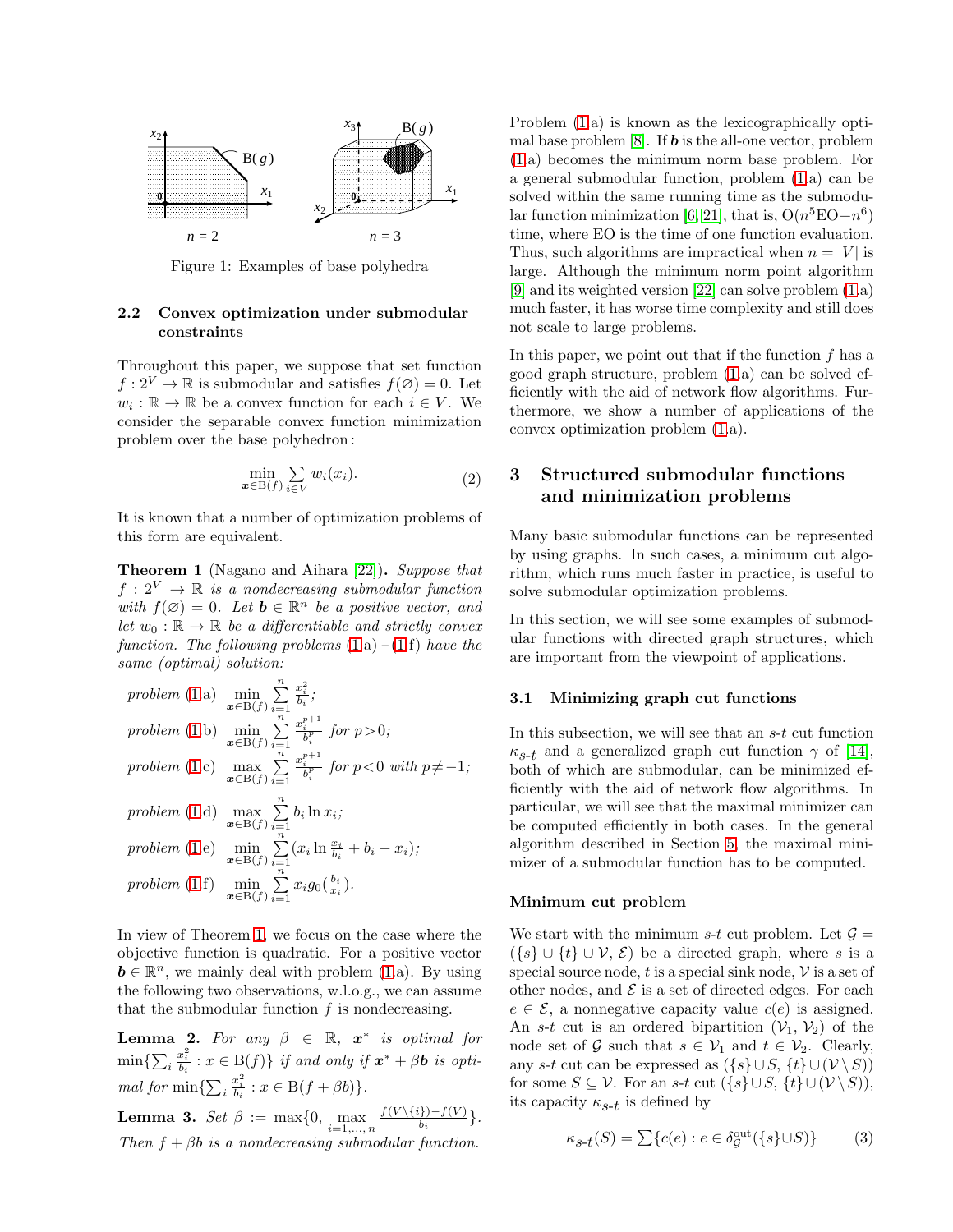for each  $S \subseteq V$ , where  $\delta_{\mathcal{G}}^{\text{out}}(\mathcal{V}')$  is a set of edges leaving  $V' \subseteq V$  in G. The minimum cut problem asks for finding an  $s-t$  cut of  $\mathcal G$  that minimizes the capacity. The set function  $\kappa_{s-t} : 2^{\mathcal{V}} \to \mathbb{R}$ , which is called an s-t *cut function*, is known to be submodular. Therefore, the minimum cut problem is a special case of a submodular function minimization problem.

The minimum cut problem is closely related to the maximum flow problem, which is a fundamental problem in combinatorial optimization [\[1\]](#page-8-2). It can be solved quite efficiently. For example, it can be solved in  $O(|\mathcal{V}||\mathcal{E}|\log(|\mathcal{V}|^2/|\mathcal{E}|))$  time [\[12\]](#page-9-15) or  $O(|\mathcal{V}||\mathcal{E}|)$  time [\[28\]](#page-9-16).

As  $\kappa_{\mathcal{S}\text{-}\mathcal{t}}$  is submodular, there exists the maximal minimizer  $S_{\text{max}}^*$  of  $\kappa_{s-t}$ . The s-t cut  $({s} \cup S_{\text{max}}^*, \{t\} \cup$  $(V \setminus S_{\text{max}}^*)$  is called the *maximal minimum s-t cut*. Once a maximal flow is computed, we can obtain the maximal minimum s-t cut in additional  $O(|\mathcal{V}| + |\mathcal{E}|)$ time (we just need to consider the set of nodes reachable to the sink  $t$  and its complement in the residual network  $[1]$ . The minimal minimum s-t cut can be defined and computed in a similar way.

**Lemma 4.** *The maximal minimizer of the* s*-*t *cut function*  $\kappa_{s-t} : 2^{\mathcal{V}} \to \mathbb{R}$  *defined in* [\(3\)](#page-2-2) *can be computed in*  $O(|\mathcal{V}||\mathcal{E}| \log(|\mathcal{V}|^2/|\mathcal{E}|))$  *time, or,*  $O(|\mathcal{V}||\mathcal{E}|)$  *time.* 

### **Generalized graph cut functions**

Next we give a definition of the generalized graph cut function  $\gamma: 2^V \to \mathbb{R}$  of Jegelka et al. [\[14\]](#page-9-9), which generalizes a large subfamily of submodular functions.

Let  $\mathcal{G} = (\{s\} \cup \{t\} \cup \mathcal{V}, \mathcal{E})$  be a directed graph with nonnegative edge capacities  $c(e) \geq 0$   $(e \in \mathcal{E})$ . Suppose that the set V is partitioned as  $V = V \cup U$ , where  $V = \{1, \ldots, n\}$  is a set of nodes, each of which may become a source, and  $U$  is a set of auxiliary nodes  $(U)$ can be empty). Figure [2](#page-3-0) illustrates an example of the graph  $\mathcal{G} = (\{s\} \cup \{t\} \cup V \cup U, \mathcal{E})$ . A generalized graph cut function [\[14\]](#page-9-9)  $\gamma: 2^V \to \mathbb{R}$  is defined by

$$
\gamma(S) = \min_{W \subseteq U} \sum \{c(e) : e \in \delta_{\mathcal{G}}^{\text{out}}(\{s\} \cup S \cup W)\} \tag{4}
$$

for each  $S \subseteq V$ . If U is empty, the function  $\gamma$  coincides with the function  $\kappa_{s-t}$  defined in [\(3\)](#page-2-2). The submodularity of  $\gamma$  can be derived from the classical result of Megiddo [\[20\]](#page-9-19) on network flow problems with multiple terminals (for details, see the appendix of this paper).

Let us consider the minimization of  $\gamma : 2^V \to \mathbb{R}$ . By the definition of  $\gamma$ , the value  $\gamma^* := \min_{S \subset V} \gamma(S)$  is equal to the capacity of a minimum  $s-t$  cut in  $\mathcal G$ . For any minimum s-t cut  $({s} \cup \mathcal{P}, {t} \cup (V \cup U \setminus \mathcal{P}))$  in  $\mathcal{G}$ , we have  $\gamma(\mathcal{P} \cap V) = \gamma^*$  and thus  $\mathcal{P} \cap V$  is a minimizer of  $\gamma : 2^V \to \mathbb{R}$ . Therefore, a minimizer of  $\gamma$  can be computed by solving the minimum s-t cut problem on  $\mathcal{G} = (\{s\} \cup \{t\} \cup V \cup U, \mathcal{E}).$ 



<span id="page-3-0"></span>Figure 2: A directed graph  $\mathcal{G} = (\{s\} \cup \{t\} \cup V \cup U, \mathcal{E})$ that generates a generalized graph cut function  $\gamma$  :  $2^V \to \mathbb{R}$ 

Conversely, let  $S^* \subseteq V$  be a minimizer of  $\gamma$ , and let  $W^*$  be a subset  $W \subseteq U$  that attains the minimum in the right hand side of [\(4\)](#page-3-1) with respect to  $S = S^*$ . Then  $S^* \cup W^* \subseteq \mathcal{V}$  minimizes the s-t cut function (see  $[14]$ .

Therefore, given the maximal minimum s-t cut  $({s} \cup$  $\mathcal{P}_{\max}^*$ ,  $\{t\} \cup (V \cup U \setminus \mathcal{P}_{\max}^*)$ , the subset  $\mathcal{P}_{\max}^* \cap V$  is the maximal minimizer of  $\gamma$ .

**Lemma 5.** *The maximal minimizer of the generalized graph cut function*  $\gamma : 2^V \to \mathbb{R}$  *defined in* [\(4\)](#page-3-1) *can be computed in*  $O(|\mathcal{V}||\mathcal{E}| \log(|\mathcal{V}|^2/|\mathcal{E}|))$  *time, or,*  $O(|\mathcal{V}||\mathcal{E}|)$ *time, where*  $V = V \cup U$ *.* 

### <span id="page-3-2"></span>**3.2 Transformed graph cut functions**

We define a transformed graph cut function, and we show that the function can be regarded as an s-t cut function defined in Subsection [3.1.](#page-2-3) In Subsection [4.1,](#page-4-0) we will see that the convex minimization problem [\(1.](#page-2-1)a) under the constraints of this function is related to the densest subgraph problem.

Let  $G = (V, E)$  be a directed graph with node set  $V = \{1, \ldots, n\}$  and edge set E. Given nonnegative edge capacities  $c(e)$   $(e \in E)$ , a cut function  $\kappa : 2^V \to \mathbb{R}$ defined by  $\kappa(S) = \sum \{c(e) : e \in \delta_G^{\text{out}}(S) \}$  for each  $S \subseteq V$  is submodular. Let  $\mathbf{a} \in \mathbb{R}^n$ . Then a transformed V is submodular. Let  $\boldsymbol{a} \in \mathbb{R}^n$ . Then, a *transformed graph cut function*  $\kappa_a : 2^V \to \mathbb{R}$  defined by

$$
\kappa_a=\kappa+a
$$

<span id="page-3-1"></span>is also submodular.

Let us see that the function  $\kappa_a$  :  $2^V \rightarrow \mathbb{R}$  can be regarded as an  $s$ -t cut function on a new graph  $\mathcal{G}_a$ .

Define  $A_+ = \{i \in V : a_i > 0\}$  and  $A_- = \{i \in V : a_i <$ 0}. By adding new nodes s, t and new edges  $E_+ \cup E_$ to G, we construct a new directed graph  $\mathcal{G}_a = (\{s\} \cup$  $\{t\} \cup V$ ,  $E \cup E_+ \cup E_-$ ), where  $E_+ = \{(i, t) : i \in A_+\}$  and  $E_ = \{(s, i) : i \in A_-\}.$  The capacities of new edges are determined as follows: we set  $c(i, t) = a_i \; (\geq 0)$  for each  $(i, t) \in E_+$ , and set  $c(s, i) = -a_i \geq 0$  for each  $(s, i) \in E_-.$  Figure [3](#page-4-1) shows the construction of  $\mathcal{G}_a$ .

For an s-t cut  $({s} \cup S, {t} \cup (V \setminus S))$  of  $\mathcal{G}_a$ , its capacity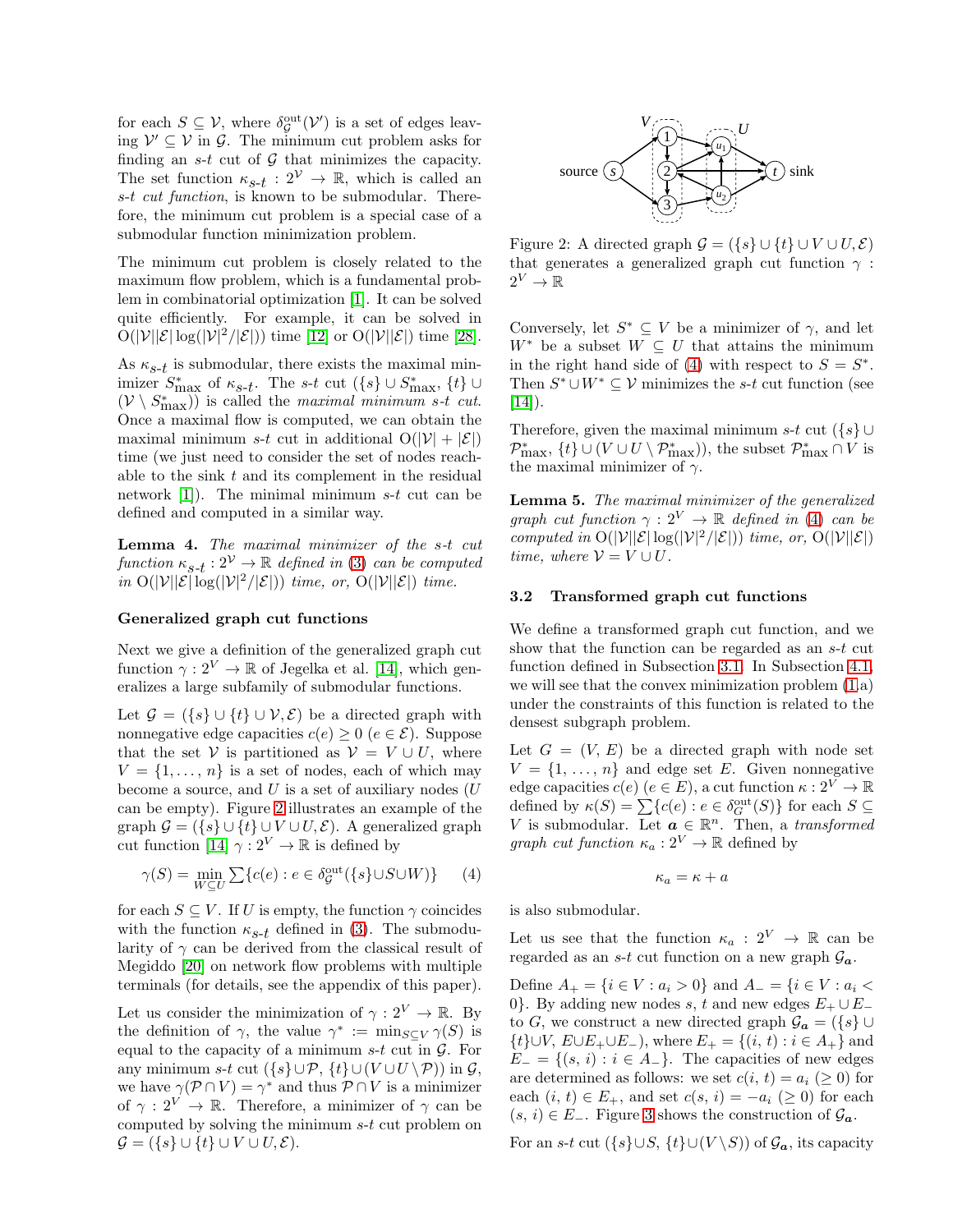

<span id="page-4-1"></span>Figure 3: Construction of the directed graph G*<sup>a</sup>*

is equal to

$$
\kappa(S) + a(S \cap A_+) + (-a(A_- \setminus S))
$$
  
=  $\kappa(S) + a(S) - a(A_-)$   
=  $\kappa_a(S)$  + const.

Thus,  $\kappa_a$  can be regarded as an s-t cut function on  $\mathcal{G}_a$ .

#### **3.3 Decomposable submodular functions**

Decomposable submodular function (see [\[31\]](#page-9-3)) are one of the most important special case of generalized graph cut functions [\[14\]](#page-9-9). For more examples of generalized graph cut functions, refer to Jegelka et al. [\[14\]](#page-9-9).

A *decomposable submodular function*  $\tau : 2^V \to \mathbb{R}$  is a set function that can be represented as a sum of a modular set function and submodular set functions arising from concave functions. As to Stobbe and Krause [\[31\]](#page-9-3), we will focus on the case where each concave function is a threshold potential. That is, we consider the following decomposable submodular function  $\tau : 2^V \to \mathbb{R}$ defined by

$$
\tau(S) = -d(S) + \sum_{j=1}^{k} \min\{y_j, w^j(S)\} \tag{5}
$$

for each  $S \subseteq V$ , where  $d \in \mathbb{R}^n$  is a positive vector,  $\mathbf{w}^1, \ldots, \mathbf{w}^k \in \mathbb{R}^n$  are nonnegative vectors, and  $y_1, \ldots, y_k > 0.$ 

Now we observe that the function  $\tau$  defined in [\(5\)](#page-4-2) can be represented as a generalized graph cut function defined in Subsection [3.1.](#page-2-3) Consider a directed graph  $\mathcal{G}_{\tau} = (\{s\} \cup \{t\} \cup V \cup U, \mathcal{E}), \text{ where } V = \{1, \ldots, n\},\$  $U = \{u_1, \ldots, u_k\}$ , and  $\mathcal{E} = \{(s, i) : i \in V\} \cup \{(i, u_j) :$  $i \in V$ ,  $u_j \in U$ }  $\cup$  { $(u_j, t) : u_j \in U$ }. The edge capacities are determined as

$$
c(s, i) = d_i, \forall i \in V,
$$
  
\n
$$
c(i, u_j) = w_i^j, \forall i \in V, \forall u_j \in U,
$$
  
\n
$$
c(u_j, t) = y_j, \forall u_j \in U.
$$

Figure [4](#page-4-3) illustrates the directed graph  $\mathcal{G}_{\tau}$ . We can observe that  $\mathcal{G}_{\tau}$  generates the decomposable submodular function  $\tau$ .



<span id="page-4-3"></span>Figure 4: Directed graph  $\mathcal{G}_{\tau}$  associated with a decomposable submodular function  $\tau$  with  $n = 4$  and  $k = 3$ 

The function  $\tau$  corresponds to the sum of truncated functions described in [\[14\]](#page-9-9), and the construction of  $\mathcal{G}_{\tau}$ is widely used in computer vision [\[15\]](#page-9-20).

## **4 Applications**

It is known that the convex optimization problem [\(2\)](#page-2-4) under submodular constraints is related to some discrete and continuous optimization problems. In this section, we show some examples in which the submodular functions have graph structures considered in Section [3.](#page-2-5)

### <span id="page-4-0"></span>**4.1 Finding dense subgraphs**

<span id="page-4-2"></span>Let  $\overline{G} = (V, \overline{E})$  be an undirected graph with node set  $V = \{1, \ldots, n\}$  and undirected edge set  $\overline{E}$ . Given nonnegative edge capacities  $c(e)$   $(e \in \overline{E})$  and an integer  $k$ , the densest  $k$ -subgraph problem asks for finding a k-subset  $S \subseteq V$  that maximizes  $\theta(S)$ , where  $\theta(S)$  is the sum of weights of edges in the subgraph induced by S. The function  $\theta : 2^V \to \mathbb{R}$  is a supermodular function with  $\theta(\emptyset) = 0$ , and the minimum norm base problem

$$
\min_{\boldsymbol{x} \in \mathbf{B}(-\boldsymbol{\theta})} \sum_{i=1}^{n} x_i^2 \tag{6}
$$

plays an important role to find dense subgraphs of  $\overline{G}$ [\[23\]](#page-9-10).

We show that  $-\theta$  is a transformed graph cut function (Subsection [3.2\)](#page-3-2). Let  $m \in \mathbb{R}^n$  be a vector defined by  $m_i = \sum_{i'} \{c(\{i, i'\}) : \{i, i'\} \in \overline{E}\}$  for each  $i \in V$ , and let  $\overline{\kappa}$  be a cut function of  $\overline{G}$ , that is,  $\overline{\kappa}(S)$  =  $\sum \{c(\{i, i'\}) \; : \; \{i, i'\} \; \in \; \overline{E}, \, i \text{ in } S \text{ and } i' \text{ in } V \setminus S\}$  $(S \subseteq V)$ . Then we have

$$
-\theta(S) = \frac{1}{2}\overline{\kappa}(S) - \frac{1}{2}m(S)
$$

for each  $S \subseteq V$ . It is easy to see that the function  $\overline{\kappa}: 2^V \to \mathbb{R}$  can be regarded as a cut function of a directed graph. Thus,  $-\theta$  is a transformed graph cut function.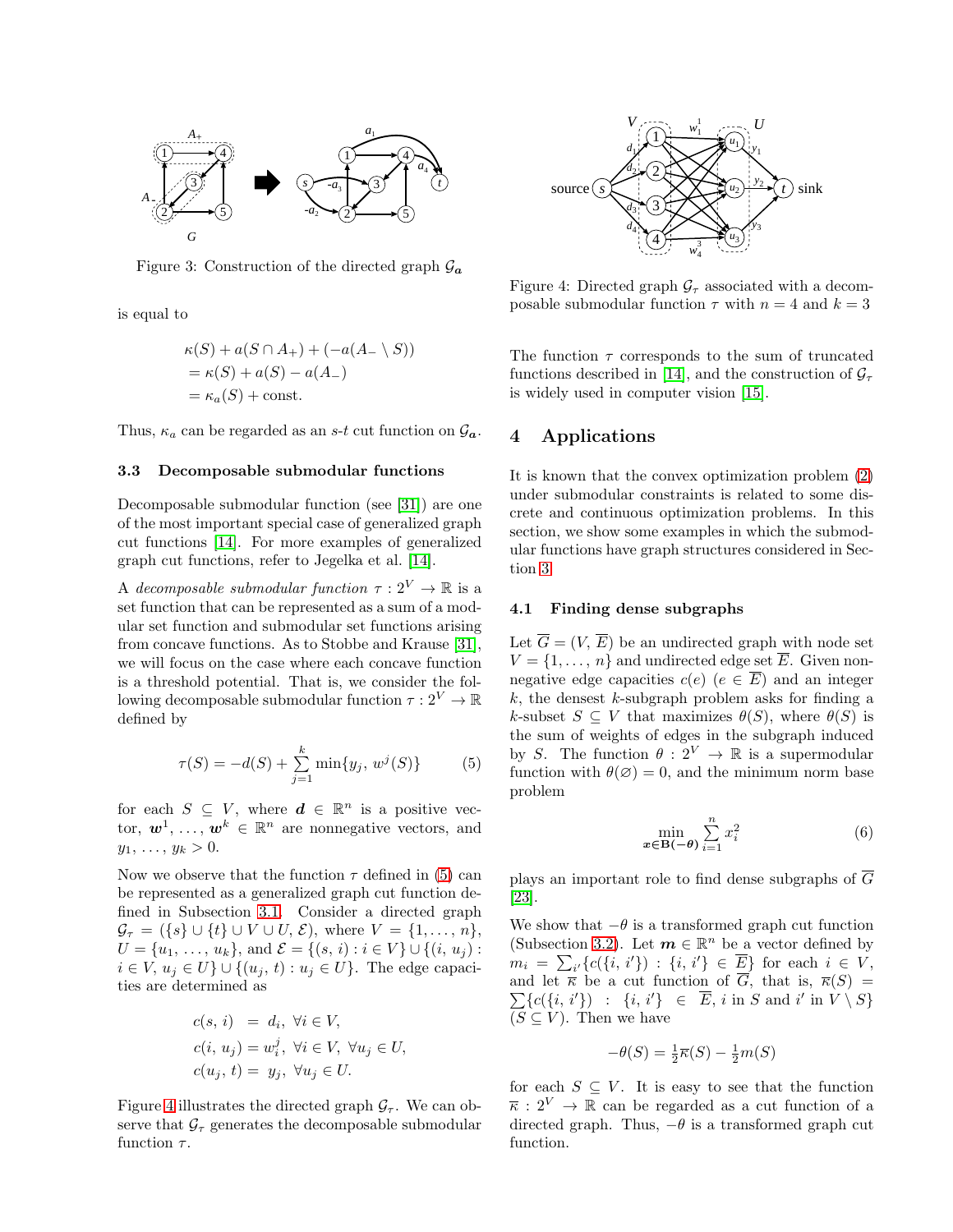#### **4.2 Proximal methods**

Regularized learning is a fundamental formulation for many supervised problems. Let  $\{(z_i, y_i)\}_{i=1}^N$  be a set<br>of samples  $\mathcal{A} \in \mathbb{R}^n$  a model parameter vector and of samples,  $\beta \in \mathbb{R}^n$  a model parameter vector and  $l(z, y; \beta)$  a (differentiable) convex loss. Then, the optimization for regularized learning is represented as

$$
\min_{\boldsymbol{\beta}\in\mathbb{R}^n} \sum_{i=1}^N l(\boldsymbol{z}_i,y_i;\boldsymbol{\beta}) + \lambda \cdot \Omega(\boldsymbol{\beta}),
$$

where  $\Omega(\beta)$  is a regularization term and  $\lambda$  is the regularization parameter. If  $\Omega(\beta)$  is non-differentiable on *β*, which is usually true for structured regularization, the proximal method is a popular approach to solve this optimization problem [\[3\]](#page-8-3). As is well known, its update procedure at each iteration can be reduced to the calculation of the following problem:

$$
\min_{\boldsymbol{\beta} \in \mathbb{R}^n} \frac{1}{2} ||\boldsymbol{\beta} - \boldsymbol{s}||_2^2 + \lambda \cdot \Omega(\boldsymbol{\beta}),\tag{7}
$$

where  $s \in \mathbb{R}^n$ . Recently, Bach [\[2\]](#page-8-0) showed that many of the popular structured norms can be represented as continuous relaxations, called Lovász extensions, of submodular functions. And in this case, Problem [\(7\)](#page-5-1) can be transformed to

$$
\min_{\bm{t}} \{ \sum_{i=1}^n t_i^2 : \bm{t} \in B(g - \lambda^{-1}s) \},\
$$

where  $g$  is a submodular function whose Lovász extension is  $\Omega(\boldsymbol{\beta})$  is solved as  $\lambda t$ . Note that many of popular structured norms can be expressed as the Lovász extensions of generalized graph cut functions, such as cut functions (that correspond to fused-regularization)[\[4\]](#page-8-4) and coverage functions (that correspond to overlapping group-regularization).

### **4.3 Minimum ratio problems**

For a nonnegative submodular function  $g: 2^V \to \mathbb{R}$ with  $q(\emptyset) = 0$  and a positive vector  $\mathbf{b} \in \mathbb{R}^n$ , consider the minimum ratio problem which asks for a subset  $S \in 2^V \setminus {\emptyset}$  minimizing  $g(S)/b(S)$ . This kind of optimization problems have to be solved iteratively, e. g., in the primal-dual approximation algorithm for a submodular cost covering problem [\[13\]](#page-9-11).

Suppose that we have the optimal solution *x*<sup>∗</sup> to  $\min\{\sum_{i=1}^n$  $\frac{x_i^2}{b_i}$  :  $\boldsymbol{x} \in B(f)$ . Let  $\xi_1 = \min_{i \in V} \frac{x_i^*}{b_i}$  and let  $S_1 = \{i \in V : \frac{x_i^*}{b_i} = \xi_1\}$ . Then the subset  $S_1$  is an optimal solution to the minimum ratio problem (see [\[9\]](#page-9-5)). Therefore, by solving the separable quadratic minimization problem over  $B(q)$ , an optimal solution to the minimum ratio problem can be obtained. If the function  $q$  has a graph structure, the running time of the approximation algorithm of [\[13\]](#page-9-11) could be improved.

## <span id="page-5-0"></span>**5 A general framework for separable convex minimization under submodular constraints**

In this section, we describe the decomposition algorithm, which is a general framework to solve the separable convex minimization problem under submodular constraints. Before describing the decomposition algorithm, we give a parametric formulation of problem [\(1.](#page-2-1)a).

For the validity of the decomposition algorithm described here, e. g., refer to Fujishige [\[9\]](#page-9-5), and Nagano and Aihara [\[22\]](#page-9-13).

### **5.1 A parametric formulation**

<span id="page-5-1"></span>Let  $f: 2^V \to \mathbb{R}$  be a general nondecreasing submodular function and  $\mathbf{b} \in \mathbb{R}^n$  a positive vector. Recall that the set function  $b$  associated to  $\boldsymbol{b}$  is modular.

For a parameter  $\alpha \geq 0$ , define  $f_{\alpha}: 2^V \to \mathbb{R}$  by  $f_{\alpha} =$  $f - \alpha b$ , which is submodular. Let us see how problem [\(1.](#page-2-1)a) can be reduced to the parametric submodular minimization problem: minimize  $f_{\alpha}$  for all  $\alpha \geq 0$ . It is known that there exist  $\ell + 1$  subsets,

$$
(\varnothing = S_0 \subset S_1 \subset \cdots \subset S_\ell (= V),
$$

and  $\ell + 1$  subintervals of  $\mathbb{R}_{\geq 0} = \{\alpha \in \mathbb{R} : \alpha \geq 0\},\$ 

$$
R_0 = [0, \alpha_1), R_1 = [\alpha_1, \alpha_2), ...,
$$
  
\n $R_j = [\alpha_j, \alpha_{j+1}), ..., R_\ell = [\alpha_\ell, +\infty),$ 

such that, for each  $j \in \{0, \ldots, \ell\}$ , the subset  $S_j$  is the unique maximal minimizer of  $f_{\alpha} = f - \alpha b$  for all  $\alpha \in R_j$ . The vector  $\boldsymbol{x}^* \in \mathbb{R}^n$  determined by, for each  $i \in V$  with  $i \in S_{j+1} \setminus S_j$   $(j \in \{1, \ldots, \ell\}),$ 

<span id="page-5-2"></span>
$$
x_i^* = \frac{f(S_{j+1}) - f(S_j)}{b(S_{j+1} \backslash S_j)} b_i \tag{8}
$$

is the unique optimal solution to the quadratic minimization problem  $(1.a)$  $(1.a)$ . The equation  $(8)$  implies that problem [\(1.](#page-2-1)a) can be immediately solved if the collection  $S^* = \{S_0, S_1, \ldots, S_\ell\}$  is computed.

#### **5.2 The decomposition algorithm**

By successively minimizing  $f_{\alpha} = f - \alpha b$  for some appropriately chosen  $\alpha \geq 0$ , the decomposition algorithm finds  $S_j$  one by one, and finally the chain  $S_0 \subset S_1 \subset \cdots \subset S_\ell$  and the optimal solution  $x^*$  to problem [\(1.](#page-2-1)a) are obtained.

The decomposition algorithm DA is recursive. Suppose that we are given two subsets  $S_j$ ,  $S_{j'} \in \mathcal{S}^*$  with  $0 \leq j < j' \leq n$ . The algorithm  $\mathsf{DA}(S_j, S_{j'})$  finds the collection

$$
\mathcal{S}^*(S_j, S_{j'}) := \{ S \in \mathcal{S}^* : S_j \subseteq S \subseteq S_{j'} \}.
$$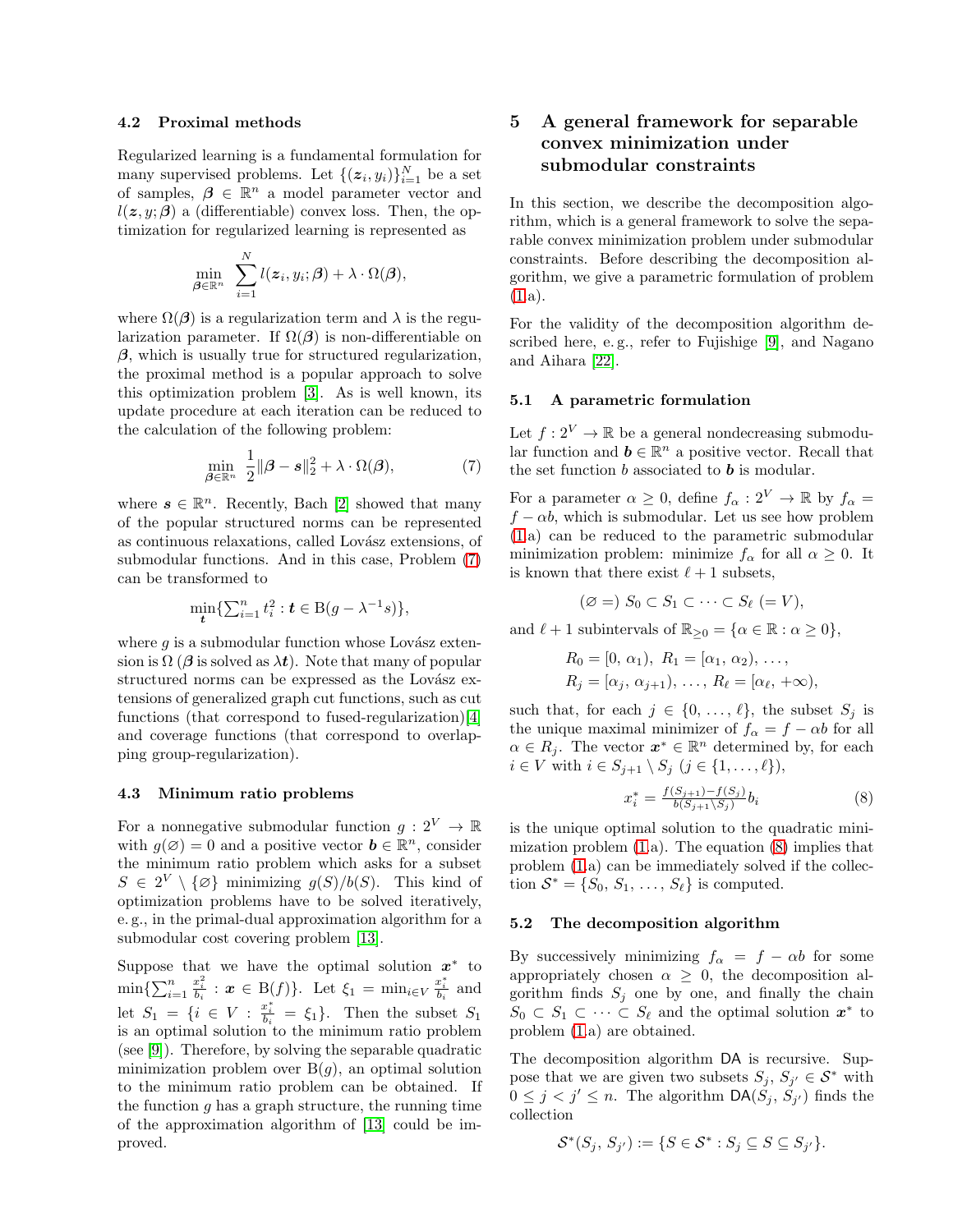It can be verified that  $\alpha_{j+1} \leq \frac{f(S_{j'})-f(S_j)}{b(S_{j'} \setminus S_j)} \leq \alpha_{j'}.$ Therefore, we can decide if  $(j+1=j')$  or  $(j+1 < j')$ <br>Therefore, we can decide if  $(j+1=j')$  or  $(j+1 < j')$ by minimizing  $f_{\alpha}$  with  $\alpha = \frac{f(S_{j'}) - f(S_j)}{b(S_{j'} \setminus S_j)}$  $\frac{\sum_j y_j - f(S_j)}{b(S_{j'}\backslash S_j)}$ .

The decomposition algorithm DA can be described as follows (see, e.g., [\[22\]](#page-9-13) for the detailed analysis of the algorithm).

**Algorithm** DA(T, T ) *Input:* Subsets  $T, T' \in S^*$  with  $T \subset T'$ . *Output* : The collection  $S^*(T, T')$ .

- **1**: Set  $\alpha = \frac{f(T') f(T)}{h(T') \cdot T}$  $\frac{I_{-} - I_{-} (I_{-})}{b(T' \setminus T)}$ . Compute the unique maximal minimizer  $T''$  of  $f_{\alpha} := f - \alpha b$ .
- **2**: If  $T'' = T'$ , return  $\{T, T'\}$ .
- **3**: If  $T \subset T'' \subset T'$ , let  $S_1$  and  $S_2$  be the collections returned by  $\mathsf{DA}(T,T'')$  and  $\mathsf{DA}(T'',T'),$ respectively. Return  $S_1 \cup S_2$ .

First of all, we know that  $S_0 = \emptyset$  and  $S_\ell = V$ , although we do not know how large  $\ell$  is. Clearly, we have  $\mathcal{S}^*(\varnothing, V) = \mathcal{S}^*$ . Therefore, by performing  $\mathsf{DA}(\varnothing, V)$ , the collection  $S^*$  can be obtained. Using [\(8\)](#page-5-2), we can immediately obtain the optimal solution of problem [\(1.](#page-2-1)a).

In the decomposition algorithm  $\mathsf{DA}(\varnothing, V)$ , we minimize the functions  $f_{\alpha}: 2^{\tilde{V}} \to \mathbb{R}$  at most  $2n - 1$  times.

## <span id="page-6-4"></span>**6 Efficient algorithms for structured convex minimization problems**

Let  $\gamma : 2^V \to \mathbb{R}$  be a generalized graph cut function defined as in [\(4\)](#page-3-1), which is generated from a directed graph  $\mathcal{G} = (\{s\} \cup \{t\} \cup V \cup U, \mathcal{E})$ . Consider the convex optimization problem [\(1.](#page-2-1)a) with  $f = \gamma$ ,

$$
\min_{\boldsymbol{x} \in B(\gamma)} \sum_{i=1}^{n} \frac{x_i^2}{b_i}.
$$
\n(9)

Recall that  $\mathbf{b} \in \mathbb{R}^n$  is a positive vector. We show that problem [\(9\)](#page-6-0) can be solved efficiently using the framework of the decomposition algorithm DA of Section [5.](#page-5-0)

For nonnegative parameters  $\alpha$  and  $\beta$ , let us see that the set functions  $\gamma - \alpha b$  and  $\gamma + \beta b$  are both generalized graph cut functions. By adding new edges  $e_i^- = (e, i)$   $(i \in V)$  with edge cancrities  $e(e^-) = \alpha h \cdot (i \in V)$  $(s, i)$   $(i \in V)$  with edge capacities  $c(e_i^-) = \alpha b_i$   $(i \in V)$ <br>to  $G$  we construct a new directed graph  $G^-$  (see Fig. to G, we construct a new directed graph  $G_{\alpha b}$  (see Fig-<br>ure 5.(a)). By adding new edges  $e^+ = (i, t), (i \in V)$ ure [5](#page-6-1) (a)). By adding new edges  $e_t^+ = (i, t)$   $(i \in V)$ <br>with odge connection  $e(e^+) = \beta b$ ,  $(i \in V)$  to  $G$  we with edge capacities  $c(e_i^+) = \beta b_i$   $(i \in V)$  to  $\mathcal{G}$ , we<br>construct a now directed graph  $G^+$  (see Figure 5 (b)) construct a new directed graph  $G_{\beta b}^{+}$  (see Figure [5](#page-6-1) (b)).<br>Since  $\alpha$  is defined as in (4) the functions  $\alpha - \alpha b$  and Since  $\gamma$  is defined as in [\(4\)](#page-3-1), the functions  $\gamma - \alpha b$  and  $\gamma + \beta b$  are generated by  $\mathcal{G}_{\alpha b}^-$  and  $\mathcal{G}_{\beta b}^+$ , respectively.

Using Lemmas [2](#page-2-6) and [3,](#page-2-7) and the fact that  $\gamma + \beta b$  is a



<span id="page-6-1"></span>Figure 5: Directed graphs  $\mathcal{G}_{\alpha b}^-$  and  $\mathcal{G}_{\beta b}^+$ 

generalized graph cut function, we can assume that  $\gamma$ is nondecreasing in problem [\(9\)](#page-6-0).

Now we can apply the decomposition algorithm  $DA(\emptyset, V)$  to problem [\(9\)](#page-6-0). In step 1 of the algorithm DA, we just have to compute the maximal minimum s-t cut in  $\mathcal{G}_{\alpha b}^{-}$  for some appropriately chosen  $\alpha \geq 0$ <br>to find the maximal minimizer of  $\alpha - \alpha b$ . Since we to find the maximal minimizer of  $\gamma - \alpha b$ . Since we minimize the functions  $\gamma - \alpha b$  at most  $2n - 1$  times, we obtain the following theorem with the aid of the minimum s-t cut algorithm  $[28]$ .

<span id="page-6-3"></span>**Theorem 6.** For a generalized graph cut function  $\gamma$ :  $2^V \rightarrow \mathbb{R}$  generated from  $\mathcal{G} = (\{s\} \cup \{t\} \cup V \cup U, \mathcal{E}),$ *problem* [\(9\)](#page-6-0) *can be solved in*  $O(n(n + |U|)|\mathcal{E}|)$  *time, where*  $n = |V|$ *.* 

We can obtain a different time complexity by using the parametric minimum cut algorithm (Gallo et al. [\[11\]](#page-9-14)). The parametric minimization problem

minimize 
$$
\gamma - \alpha b
$$
 for all  $\alpha \ge 0$ 

corresponds to the parametric minimum cut problem

find minimum s-t cuts in  $\mathcal{G}_{\alpha}^-$  for all  $\alpha \geq 0$ .

<span id="page-6-0"></span>To solve this parametric cut problem, we can utilize the parametric minimum cut algorithm [\[11\]](#page-9-14) (see also [\[16\]](#page-9-21)). We remark that the directed graph  $\mathcal{G}_{\alpha}^-$  satisfies<br>the monotonicity in  $\alpha > 0$  in the moning of [11]. As the monotonicity in  $\alpha \geq 0$  in the meaning of [\[11\]](#page-9-14). As a result, we have the following time complexity.

<span id="page-6-2"></span>**Theorem 7.** *For a generalized graph cut function*  $\gamma$ :  $2^V \rightarrow \mathbb{R}$  generated from  $\mathcal{G} = (\{s\} \cup \{t\} \cup V \cup U, \mathcal{E}),$ *problem* [\(9\)](#page-6-0) *can be solved in*  $O((n+|U|)|\mathcal{E}| \log \frac{(n+|U|)^2}{|\mathcal{E}|})$ *time, where*  $n = |V|$ *.* 

The algorithm of Theorem [7,](#page-6-2) which is much faster than that of Theorem [6](#page-6-3) from a theoretical point of view, is rather complicated to implement.

In view of Theorem [1,](#page-2-1) we can solve the convex minimization problem under constraints with respect to the structured submodular function  $\gamma$ ,

$$
\min_{\bm{x}\in B(\gamma)}\sum_{i\in V}w_i(x_i)
$$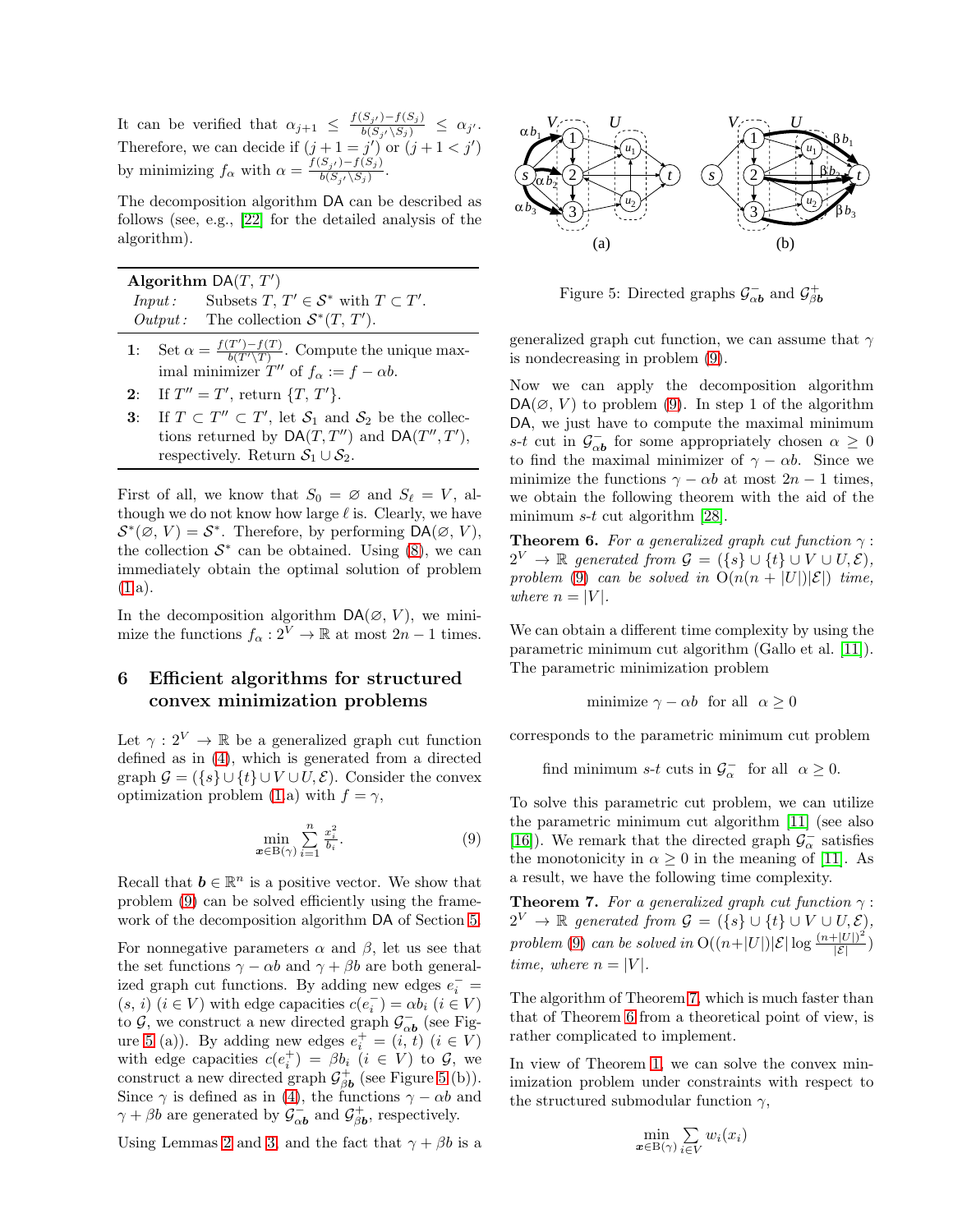in  $O(n(n+|U|)|\mathcal{E}|)$  or  $O((n+|U|)|\mathcal{E}| \log \frac{(n+|U|)^2}{|\mathcal{E}|})$  time for a number of separable convex objective functions.

## **7 Experimental results**

We investigated the empirical performance of the proposed scheme using synthetic and real-world datasets. In Section [7.1,](#page-7-0) we compare the proposed method in the application to proximal methods for structured regularized least-squares regression, with the state-of-theart algorithms. In Section [7.2,](#page-7-1) we apply the proposed algorithm to the densest subgraph problem for large real web-network data. The experiments below were run on a 2.3 GHz 64-bit workstation using Matlab with Mex implementations. And we used SPAMS (SPArse Modeling Software) [\[18\]](#page-9-22) for the implementations of the proximal methods for the first experiment.

#### <span id="page-7-0"></span>**7.1 Comparison in proximal methods**

In the first experiment, we compared the proposed algorithm in the application to proximal methods with the state-of-the-art algorithms. As for the regularization term, we used fused-regularization  $\Omega_{\text{fused}}(\beta)$  and group regularization (with  $l_{\infty}$ -norm)  $\Omega_{\text{group}}(\beta)$  (for a given set of groups  $\mathcal{G}$ ), respectively represented as

$$
\Omega_{\text{fused}}(\boldsymbol{\beta}) = \sum_{i=1}^{n-1} |\beta_i - \beta_{i+1}| \text{ and}
$$

$$
\Omega_{\text{group}}(\boldsymbol{\beta}) = \sum_{g \in \mathcal{G}} d_g ||\boldsymbol{\beta}_g||_{\infty},
$$

where  $d_q$  is the weight of the group g. As the comparison partners, we used the proximal methods for the above regularization; the one based on the homotopy algorithm for  $\Omega_{\text{fused}}(\beta)$  [\[7\]](#page-9-23) (Homo.) and the one by Mairal et al. [\[19\]](#page-9-24) for  $\Omega_{\text{group}}(\beta)$  (NFA), as well as the minimum-norm-point algorithm (MNP) for the calculation of the proximal operator. Since both regularizations can be represented as the decomposable submodular function, we applied the parametric flow algorithm for computing the proximal operators (DA).

We generated data as follows. First for the evaluation with fused regularization, one feature is first selected randomly and the next one is selected with probability 0.4 from each neighboring feature or with probability  $0.2/(N-2)$  from the remaining ones and repeat this procedure until  $k$  features are selected. For group regularization, the features are covered by 20–200 overlapping groups of size 15. The causal features are chosen to be the union of 2 of these groups. Here, we assign weights  $d_q = 2$  to those causal groups and  $d_q = 1$ to all other groups. We then simulate  $N$  data points  $(\mathbf{x}(i), y(i))$ , with  $y(i) = \bar{\boldsymbol{\beta}}^{\top} \mathbf{x}(i) + \epsilon$ ,  $\epsilon \sim \mathcal{N}(0, \sigma^2)$ , where  $\bar{\beta}$  is 0 for non-causal features and normally distributed otherwise.

Table 1: Comparison of running time (seconds) for the proposed and existing methods.

<span id="page-7-2"></span>

| $\boldsymbol{n}$ | N     | k.             | DА    | <b>MNP</b> | Homo.      |
|------------------|-------|----------------|-------|------------|------------|
| 500              | 500   | 20             | 0.024 | 5.083      | 0.084      |
| 500              | 1,000 | 20             | 0.062 | 146.969    | 0.531      |
| 500              | 5,000 | 20             | 1.085 |            | 32.676     |
| 1,000            | 500   | 20             | 0.019 | 3.891      | 0.058      |
| 1,000            | 1,000 | 20             | 0.059 | 98.310     | 0.266      |
| 1,000            | 5,000 | 20             | 1.064 |            | 12.372     |
|                  |       |                |       |            |            |
| $\boldsymbol{n}$ | N     | k <sub>i</sub> | DА    | <b>MNP</b> | <b>NFA</b> |
| 500              | 500   | $\sim 20$      | 0.021 | 8.910      | 0.015      |
| 500              | 1,000 | $\sim 20$      | 0.056 | 280.117    | 0.052      |
| 500              | 5,000 | $\sim 20$      | 1.091 |            | 1.112      |
| 1,000            | 500   | $\sim$ 20      | 0.020 | 6.108      | 0.015      |
| 1,000            | 1,000 | $\sim$ 20      | 0.054 | 198.010    | 0.051      |
| 1,000            | 5,000 | $\sim$ 20      | 1.003 |            | 0.896      |
|                  |       |                |       |            |            |

Since all methods calculate the same objectives in principle, here we report only the comparison of the empirical running time. Tables [1](#page-7-2) show the running time by the algorithms for reaching the duality-gap within  $10^{-4}$ , averaged over 20 datasets each. We can see that the algorithms based on the parametric-flow algorithm, including ours, run much faster than the others. Note that our scheme can be applied to more general form of structured regularization (Eq. [\(5\)](#page-4-2) for the graph cut implementation) than  $\Omega_{\text{fused}}(\beta)$  and  $\Omega_{\text{group}}(\beta)$ .

#### <span id="page-7-1"></span>**7.2 Densest subgraphs in web graphs**

In the second experiment, we applied the proposed algorithm to the densest subgraph problem using public web-graph and social-network datasets [\[5\]](#page-8-5). The characteristics of each data set are shown in Table [2.](#page-8-6) Although the minimum-norm-point algorithm was applied to the same problem on one of the datasets (*cnr-2000*) in [\[23\]](#page-9-10), the data was sub-sampled to 5,000 nodes due to its computational cost. However, in this experiment, we used the full datasets for the analyses, which was possible because our framework runs much more efficiently than the algorithm in [\[23\]](#page-9-10).

The running time for applying our method to each dataset is shown in Table [2](#page-8-6) as well as the number of optimal solutions found by the algorithm. Our method could find exactly optimal-solutions for several k for these large datasets in practical time. Note again that, if  $k$  is fixed beforehand, the densest subgraph problem with the size constraint is NP-hard and thus there is no efficient algorithm. Also, the graphs in Figure [6](#page-8-7) show plot examples of intensity  $I(\mathcal{S})$  versus the sizes of subsets  $k$  found by the algorithm. The tendency seems to be that our methods can find more optimal solutions if graphs are denser.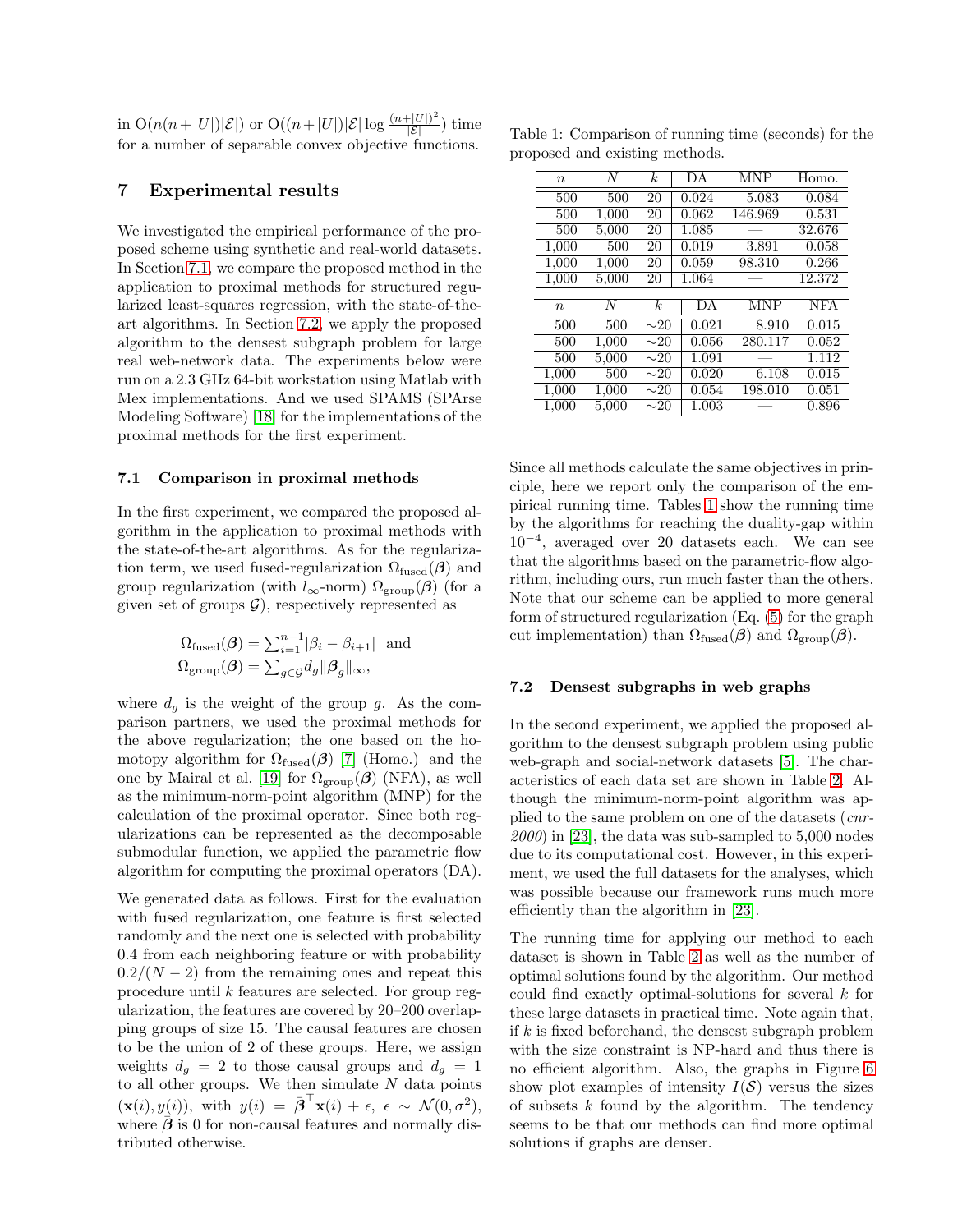<span id="page-8-6"></span>Table 2: Resulting running-time and the number of optimal subsets found by the algorithm as well as the characteristics of datasets.

| Data        | $#$ Node  | # Arc      | Time s | $#$ Set         |
|-------------|-----------|------------|--------|-----------------|
| $cnr-2000$  | 325,557   | 3,216,152  | 20.55  | $\overline{22}$ |
| uk-2007     | 100,000   | 3,050,615  | 19.70  | 49              |
| $in-2004$   | 1,382,908 | 16,917,053 | 225.90 | 5,971           |
| $eu-2500$   | 862,664   | 19,235,140 | 278.50 | 4,933           |
| wordassoc.  | 10.617    | 72,172     | 0.15   | 2               |
| amazon-2008 | 735,323   | 5,158,388  | 127.51 | 1,882           |
| $dblp-2010$ | 326,186   | 1,615,400  | 19.68  | 985             |
| $dblp-2011$ | 986,324   | 6,707,236  | 96.60  | 979             |



<span id="page-8-7"></span>Figure 6: Example plots of  $I(S)$  versus k for *cnr-2000*, *uk-2007*, *amazon-2008* and *dblp-2010*.

## **8 Concluding remarks**

We have shown that when a submodular function  $f$  has a directed graph representation the separable convex minimization problem under submodular constraints can be solved pretty efficiently compared to general submodular optimization methods. It is known that quite a lot of submodular functions have graph structures (refer to Jegelka, Lin, and Bilmes [\[14\]](#page-9-9)). The proposed methods are based on the general theory of submodular functions and (parametric) maximum flow algorithms. In addition, we remark that the proposed methods can deal with various essentially equivalent objective functions for the problem.

## **Appendix: Submodularity of generalized graph cut functions**

In order to make this paper self-contained, we give a proof of the submodularity of a generalized graph cut function [\[14\]](#page-9-9),  $\gamma: 2^V \to \mathbb{R}$  defined in [\(4\)](#page-3-1).

We set  $\beta > 0$  as the sum of all edge capacities of G. Let  $1 \in \mathbb{R}^n$  be the all-one vector and let  $1: 2^V \to \mathbb{R}$  be a set function defined by  $1(S) = |S|$  for each  $S \subseteq V$ . The directed graph  $\mathcal{G}_{\beta_1}^+$  (see Section [6\)](#page-6-4) generates the set function  $\gamma + \beta_1$  for each  $S \subset V$  let  $\gamma'(S)$  be the set function  $\gamma + \beta 1$ . For each  $S \subseteq V$ , let  $\gamma'(S)$  be the minimum capacity of a cut separating  $\{s\} \cup S$  from the  $\sin k t$  in  $\mathcal{G}_{\beta_1}^+$ . By the result of Megiddo [\[20\]](#page-9-19) on network flow problems with multiple terminals, the set function  $\gamma': 2^V \to \mathbb{R}$  is submodular. For each  $S \subseteq V$ , we have

$$
\gamma'(S) = \min_{W \subseteq (U \cup V \setminus S)} \sum \{c(e) : e \in \delta_{\mathcal{G}_j^{\text{out}}}^{\text{out}}(\{s\} \cup S \cup W)\}
$$
  
\n
$$
= \min_{W \subseteq (U \cup V \setminus S)} \left( \sum \{c(e) : e \in \delta_{\mathcal{G}}^{\text{out}}(\{s\} \cup S \cup W)\} + \beta |S| + \beta |W \cap (V \setminus S)| \right)
$$
  
\n
$$
= \beta |S| + \min_{W \subseteq U} \sum \{c(e) : e \in \delta_{\mathcal{G}}^{\text{out}}(\{s\} \cup S \cup W)\}
$$
  
\n
$$
= \beta |S| + \gamma(S),
$$

where the third equality holds because  $\beta$  is sufficiently large. Since  $\gamma' = \gamma + \beta 1$  is submodular, the function  $\gamma$  is also submodular.

### **Acknowledgments**

This research was partially supported by Aihara Project, the FIRST program from JSPS, JST ERATO Kawarabayashi Large Graph Project, JST PRESTO PROGRAM (Synthesis of Knowledge for Information Oriented Society), and the Cooperative Research Program of "Network Joint Research Center for Materials and Devices".

## <span id="page-8-2"></span>**References**

- [1] R. K. Ahuja, T. L. Magnanti, and J. B. Orlin. Network Flows: Theory, Algorithms, and Applications. Prentice Hall, 1993.
- <span id="page-8-0"></span>[2] F. Bach. Structured sparsity-inducing norms through submodular functions. In Advances in Neural Information Processing Systems 23 (NIPS 2010), pages 118–126, 2010.
- <span id="page-8-3"></span>[3] A. Beck and M. Teboulle. A fast iterative shrinkagethresholding algorithm for linear inverse problems. SIAM Journal on Imaging Sciences, 2(1):183–202, 2009.
- <span id="page-8-4"></span>[4] A. Chambolle and J. Darbon. On total variation minimization and surface evolution using parametric maximal flows. International Journal of Computer Vision, 84(3), 2009.
- <span id="page-8-5"></span>[5] P. Boldi et al. Laboratory for Web Algorithmics. <http://law.di.unimi.it/datasets.php>.
- <span id="page-8-1"></span>[6] L. Fleischer and S. Iwata. A push-relabel framework for submodular function minimization and applications to parametric optimization. Discrete Appl. Math., 131:311–322, 2003.